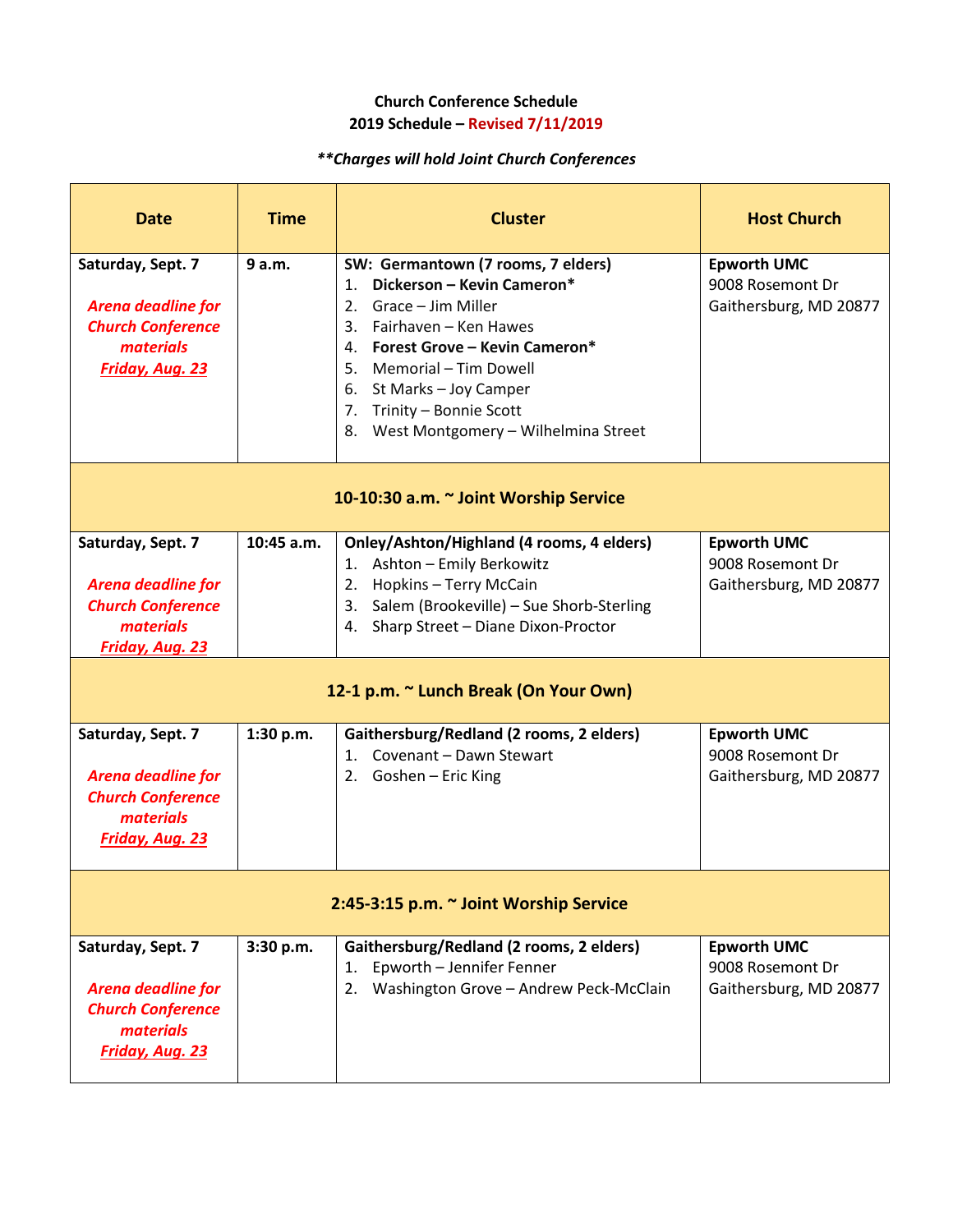# *\*\*Charges will hold Joint Church Conferences*

| <b>Date</b>                                                                                                         | <b>Time</b> | <b>Cluster</b>                                                                                                                                                                                                                                                                                                                 | <b>Host Church</b>                                            |  |  |  |
|---------------------------------------------------------------------------------------------------------------------|-------------|--------------------------------------------------------------------------------------------------------------------------------------------------------------------------------------------------------------------------------------------------------------------------------------------------------------------------------|---------------------------------------------------------------|--|--|--|
| Saturday, Sept. 28<br><b>Arena deadline for</b><br><b>Church Conference</b><br>materials<br><b>Monday, Sept. 16</b> | 9 a.m.      | NE/Sykesville (6 rooms, 6 elders)<br>1. Flohrville - Keystone Lee<br>Gaither - Doug Tzan*<br>2.<br>Mount Gregory - R. Lorraine Brown*<br>3.<br>Mount Zion (Olney) - Olivia Gross<br>4.<br>Simpson - R. Lorraine Brown*<br>5.<br>St Paul's - Douglas Tzan*<br>6.<br>7. St Luke - Rony Young<br>Wesley Freedom - Tony Love<br>8. | <b>St. Paul's UMC</b><br>7538 Main St<br>Sykesville, MD 21784 |  |  |  |
| 10-10:30 a.m. ~ Joint Worship Service                                                                               |             |                                                                                                                                                                                                                                                                                                                                |                                                               |  |  |  |
| Saturday, Sept. 28<br><b>Arena deadline for</b><br><b>Church Conference</b><br>materials<br>Monday, Sept. 16        | 10:45 a.m.  | Ellicott City (6 rooms, 6 elders)<br>Bethany - Andrew Cooney<br>1.<br>Bethany Korean Mission - Dae Sung Park<br>2.<br>Emory - Sam Moore<br>3.<br>Gary Memorial - Karen Lilli Pax<br>4.<br>St James - Patricia Abell<br>5.<br>6. West Liberty - Barbara Sands                                                                   | <b>St. Paul's UMC</b><br>7538 Main St<br>Sykesville, MD 21784 |  |  |  |
| 12-1 p.m. ~ Lunch Break (On Your Own)                                                                               |             |                                                                                                                                                                                                                                                                                                                                |                                                               |  |  |  |
| Saturday, Sept. 28<br><b>Arena deadline for</b><br><b>Church Conference</b><br>materials<br><b>Monday, Sept. 16</b> | 1:30 p.m.   | NE Central/Woodbine (5 rooms, 5 elders)<br>Daisy - Gertie Williams<br>1.<br>Ebenezer (Winfield) - Judy Emerson<br>2.<br>Fairview - Daphne Fraser<br>3.<br>Glenelg - Alice Ford<br>4.<br>Morgan Chapel - Jim Skillington*<br>5.<br>6. Mount Olive - Jim Skillington*                                                            | St. Paul's UMC<br>7538 Main St<br>Sykesville, MD 21784        |  |  |  |
| 2:45-3:15 p.m. ~ Joint Worship Service                                                                              |             |                                                                                                                                                                                                                                                                                                                                |                                                               |  |  |  |
| Saturday, Sept. 28<br><b>Arena deadline for</b><br><b>Church Conference</b><br>materials<br><b>Monday, Sept. 16</b> | 3:30 p.m.   | Eastern/Columbia (4 rooms, 4 elders)<br>Alberta Gary Memorial - Shawn Vollmerhausen<br>1.<br>Glen Mar - Mandy Sayers<br>2.<br>Locust - Marion Easterling<br>3.<br>4. Mount Zion (Highland) - Gary Sheffield-James<br>(Onley/Ashton/Highland Cluster)                                                                           | St. Paul's UMC<br>7538 Main St<br>Sykesville, MD 21784        |  |  |  |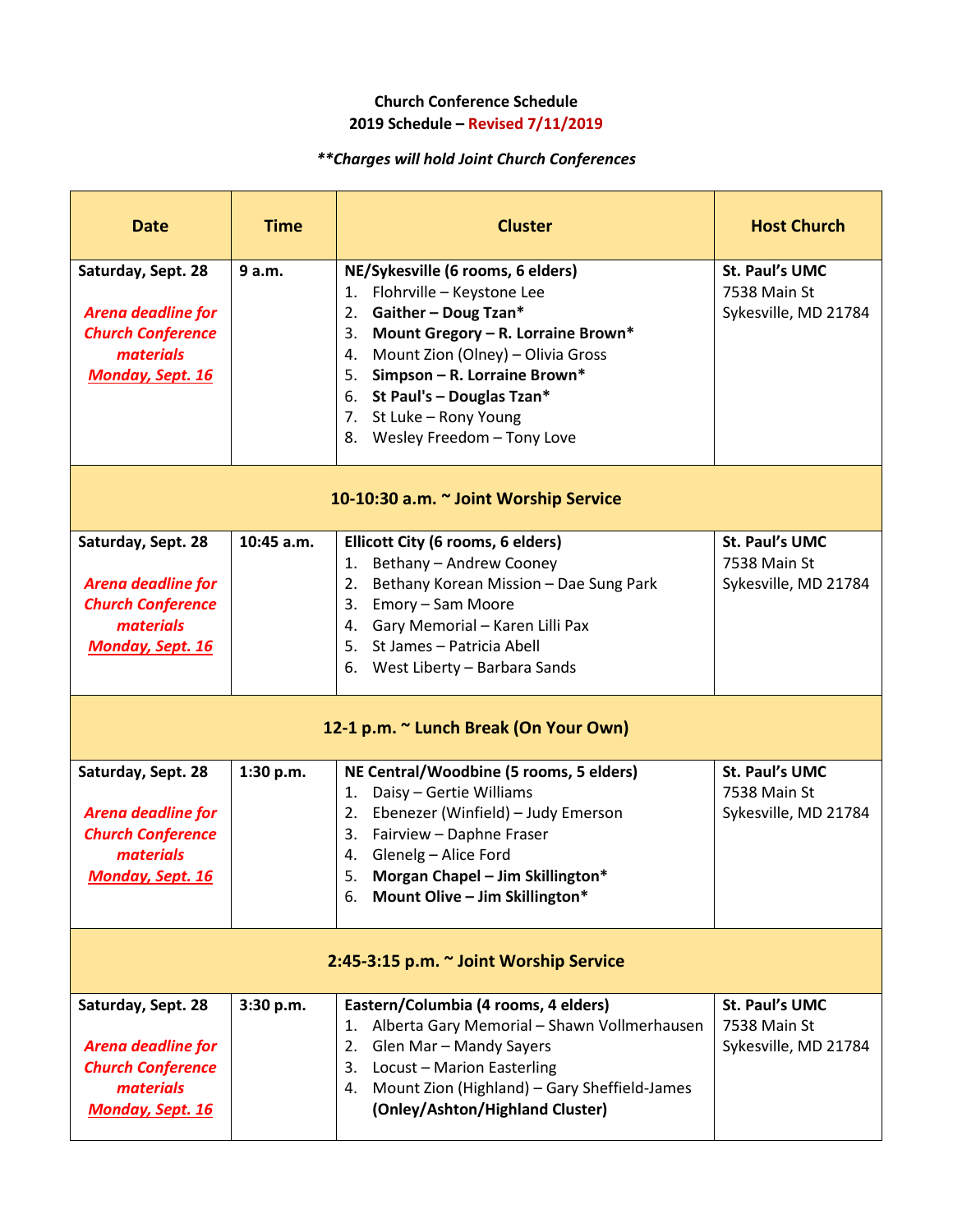# *\*\*Charges will hold Joint Church Conferences*

| <b>Date</b>                                                                                                      | <b>Time</b> | <b>Cluster</b>                                                                                                                                                                                                                                                                                                                                                                                                       | <b>Host Church</b>                                               |  |  |  |
|------------------------------------------------------------------------------------------------------------------|-------------|----------------------------------------------------------------------------------------------------------------------------------------------------------------------------------------------------------------------------------------------------------------------------------------------------------------------------------------------------------------------------------------------------------------------|------------------------------------------------------------------|--|--|--|
| Saturday, Oct. 19<br><b>Arena deadline for</b><br><b>Church Conference</b><br><i>materials</i><br>Friday, Oct. 4 | 9 a.m.      | North Damascus (6 rooms, 6 elders)<br>Bethesda - Henry Butler<br>1.<br>Community of Faith - Carmen Collette<br>2.<br>Damascus - Kathryn Woodrow<br>3.<br>Friendship - Tyree Newman<br>4.<br>Howard Chapel-Ridgeville - Phil Ayers<br>5.<br>Mountain View - Myungha Baek*<br>6.<br>Pleasant Grove - Myungha Baek*<br>7.                                                                                               | <b>Montgomery UMC</b><br>28325 Kemptown Rd<br>Damascus, MD 20872 |  |  |  |
| 10-10:30 a.m. ~ Joint Worship Service                                                                            |             |                                                                                                                                                                                                                                                                                                                                                                                                                      |                                                                  |  |  |  |
| Saturday, Oct. 19<br>Arena deadline for<br><b>Church Conference</b><br><i>materials</i><br>Friday, Oct. 4        | 10:45 a.m.  | NW/Urbana/Ijamsville (6 rooms, 6 elders)<br>Araby - Timothy Mount<br>1.<br>Ebenezer (Ijamsville) - Vivian Martin-Jones<br>2.<br>FaithPoint - Christopher Bishop<br>3.<br>Flint Hill - Rod Fry*<br>4.<br>Ijamsville - Rod Fry*<br>5.<br>Lisbon - Heather Olson<br>6.<br>Wesley Chapel - Sandra Phillips<br>7.                                                                                                         | <b>Montgomery UMC</b><br>28325 Kemptown Rd<br>Damascus, MD 20872 |  |  |  |
| 12-1 p.m. ~ Lunch Break (On Your Own)                                                                            |             |                                                                                                                                                                                                                                                                                                                                                                                                                      |                                                                  |  |  |  |
| Saturday, Oct. 19<br><b>Arena deadline for</b><br><b>Church Conference</b><br><i>materials</i><br>Friday, Oct. 4 | 1:30 p.m.   | NW Central/Mt. Airy (4 rooms, 4 elders)<br>Calvary - William Maisch<br>1.<br>Jennings Chapel - Robert Cook*<br>2.<br><b>Marvin Chapel - Trenton Prieshoff*</b><br>3.<br>Montgomery - John Rudisill<br>4.<br><b>Poplar Springs - Robert Cook*</b><br>5.<br><b>Prospect - Trenton Prieshoff*</b><br>6.                                                                                                                 | <b>Montgomery UMC</b><br>28325 Kemptown Rd<br>Damascus, MD 20872 |  |  |  |
| 2:45-3:15 p.m. ~ Joint Worship Service                                                                           |             |                                                                                                                                                                                                                                                                                                                                                                                                                      |                                                                  |  |  |  |
| Saturday, Oct. 19<br>Arena deadline for<br><b>Church Conference</b><br><i>materials</i><br>Friday, Oct. 4        | 3:30 p.m.   | Mid-West/Clarksburg (5 rooms, 5 elders)<br>Asbury - John Ampiah-Addison<br>1.<br>Clarksburg - David Hodsdon*<br>2.<br>Hyattstown - David Hodsdon*<br>3.<br>Mount Carmel - Jean Lee*<br>4.<br>Mount Tabor - Karen Davis*<br>5.<br>6. Salem (Damascus) - Karen Davis*<br>St Paul – Jean Lee $*$<br>7.<br>Wesley Grove - Karen Davis*<br>8.<br>Linden-Linthicum - Gayle Annis-Forder<br>9.<br>(Eastern/Columbia Custer) | <b>Montgomery UMC</b><br>28325 Kemptown Rd<br>Damascus, MD 20872 |  |  |  |